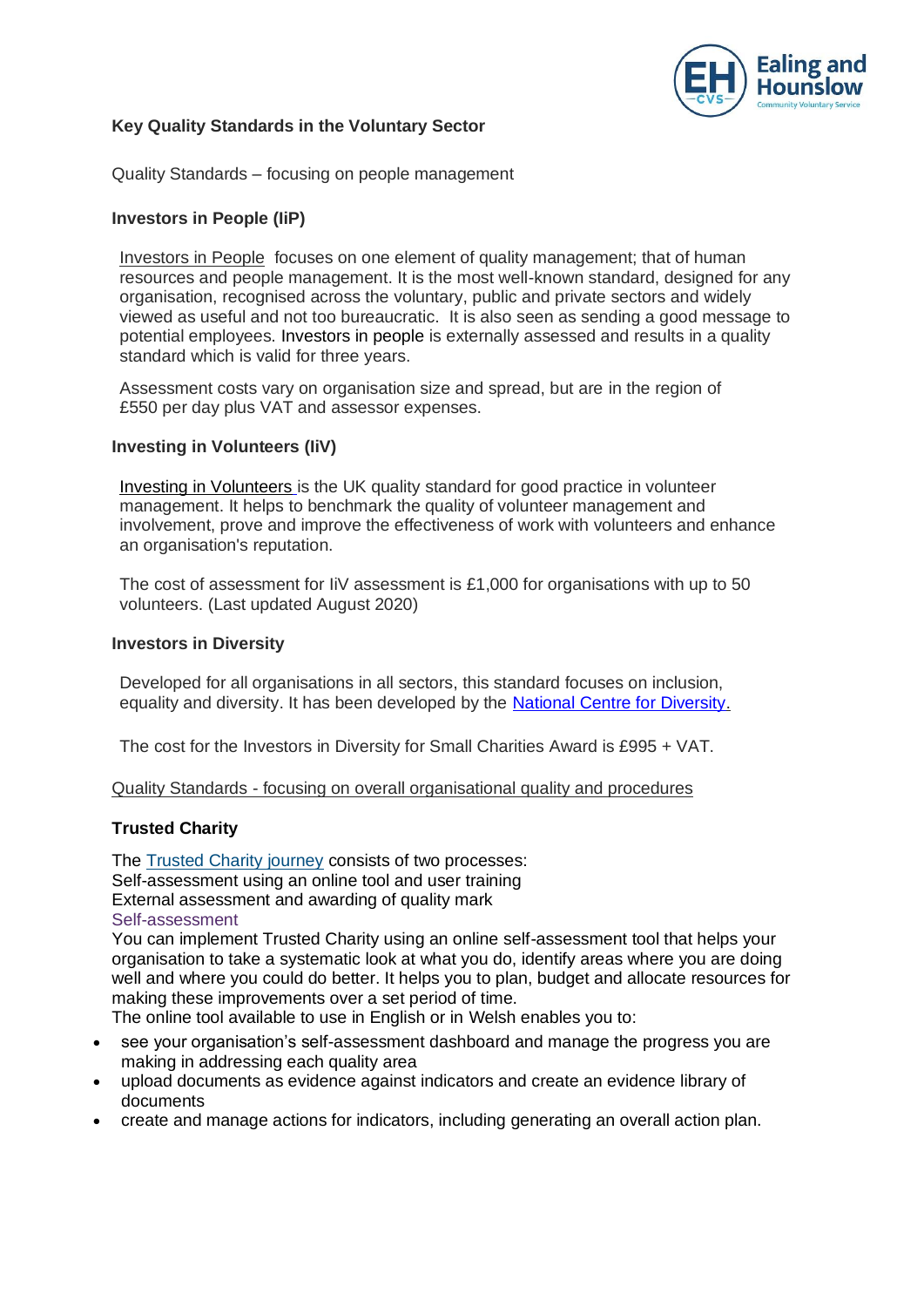You are able to undertake different two levels for the Trusted Charity self-assessment and the quality mark. [Find out more about Trusted Charity levels.](https://www.ncvo.org.uk/practical-support/quality-and-standards/trusted-charity/how-trusted-charity-works)

## **Buy Trusted Charity Self-Assessment**

Your subscription to the online toolkit is valid for 12 months and can be renewed annually. The price is dependent on the number of FTE staff. [Members of NCVO](https://www.ncvo.org.uk/join) and WCVA benefit from a 10% discount.

With an annual online subscription, organisations will receive a free 'Trusted Charity in Practice' guide book that provides them with step-by-step guidance on undertaking their selfassessment and implementing the Trusted Charity standards within their organisation. Once you have purchased Trusted Charity online we strongly recommend that you attend our one day Implementing Trusted Charity training. [See a full list of training dates on our](https://www.ncvo.org.uk/practical-support/quality-and-standards/trusted-charity/trusted-charity-training-events)  [events page.](https://www.ncvo.org.uk/practical-support/quality-and-standards/trusted-charity/trusted-charity-training-events) LINK HERE Implementing Trusted Charity usually takes anything from three months to over a year, depending on the size and capacity of your organisation.

## **External Assessment and Awarding of Quality Mark**

Once you have implemented Trusted Charity, you can achieve the Trusted Charity Mark. This quality mark is awarded following external validation by an independent assessor, and is a demonstration of excellence throughout your organisation. Achieving the mark also gives funders a clear indication of the quality of your work.

## [Find out more about the eleven quality areas](https://www.ncvo.org.uk/practical-support/quality-and-standards/trusted-charity/how-trusted-charity-works)

## **EFQM/Business Excellence Model**

This is a very popular model for businesses and not for profit organisations throughout Europe. The Excellence model is based on the European Foundation for Quality Management (EFQM) model. It is a method used mainly in large business organisations and rather less so through the voluntary and community sectors (though it has been shown to have possible applications in this area). The model is seen by those who developed it as a tool for continually

improving an organisation through understanding where you are, where the gaps are and enabling you to develop solutions. and it helps organisations to assess processes and outcomes and much of the work can be done internally . The EFQM Excellence Model allows people to understand the cause and effect relationships between what their organisation does and the results it achieves. The [Excellence Model is e](https://www.efqm.org/index.php/efqm-model/)xternally evaluated.

Costs only available on request but rated by the Charities Evaluation Service as 'high'.

# **ISO 9000 and family**

[ISO 9000 a](http://www.iso.org/iso/home/standards/management-standards/iso_9000.htm)nd family relates to quality management and is designed to help organisations meet the needs of customers and other stakeholders. The system looks at how you deliver your products, services and activities through the processes that you use. The standards are published by ISO, the International Organisation for Standardisation, and are available through the British Standards Institution.

They are part of a wider set of 'ISO' standards, including ISO 14001 Environmental Management Systems. However, the most commonly used ones for our sector are ISO 9000 (quality management) and [ISO 9000:2008 \(](http://shop.bsigroup.com/ProductDetail/?pid=000000000030208037)quality management systems). [The ISO](http://www.iso.org/iso/home.html)